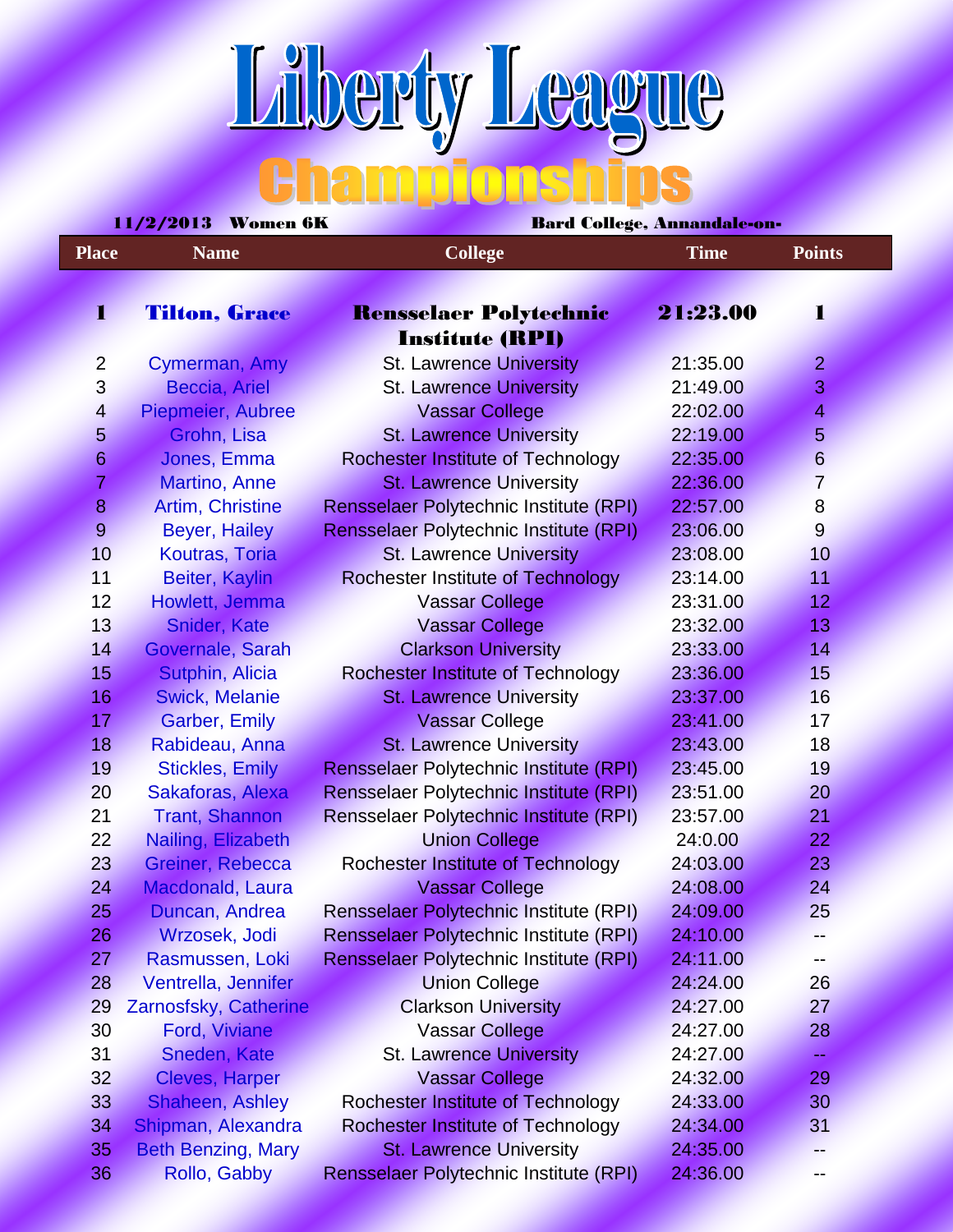| 37 | Vogt, Lydia                | <b>St. Lawrence University</b>                | 24:37.00 |    |
|----|----------------------------|-----------------------------------------------|----------|----|
| 38 | <b>Thayer, Allison</b>     | Rensselaer Polytechnic Institute (RPI)        | 24:38.00 |    |
| 39 | Nash, Margaret             | <b>William Smith College</b>                  | 24:39.00 | 32 |
| 40 | <b>Weber, Kris</b>         | <b>Vassar College</b>                         | 24:40.00 | 44 |
| 41 | Leder, Kelsey              | <b>St. Lawrence University</b>                | 24:40.00 |    |
| 42 | Grenen, Ellen              | <b>William Smith College</b>                  | 24:41.00 | 33 |
| 43 | Provost, Amy               | <b>Union College</b>                          | 24:59.00 | 34 |
| 44 | <b>Knaul, Emily</b>        | Rochester Institute of Technology             | 25:0.00  | 35 |
| 45 | Dunn, Sorrel               | <b>Bard College</b>                           | 25:02.00 | 36 |
| 46 | Arandia, Mathilde          | <b>Vassar College</b>                         | 25:04.00 | -- |
| 47 | <b>Funk, Madeline</b>      | <b>St. Lawrence University</b>                | 25:10.00 |    |
| 48 | Curtin, Megan              | Rensselaer Polytechnic Institute (RPI)        | 25:13.00 |    |
| 49 | <b>Bennet, Cara</b>        | <b>Vassar College</b>                         | 25:14.00 | 44 |
| 50 | <b>Clemente, Katherine</b> | <b>Rensselaer Polytechnic Institute (RPI)</b> | 25:19.00 | 44 |
| 51 | Zimmerman, Cara            | <b>Union College</b>                          | 25:19.00 | 37 |
| 52 | Verni, Marielle            | <b>William Smith College</b>                  | 25:22.00 | 38 |
| 53 | Dery, Maddie               | Rensselaer Polytechnic Institute (RPI)        | 25:23.00 | 44 |
| 54 | Pacione, Claire            | <b>St. Lawrence University</b>                | 25:25.00 | 44 |
| 55 | <b>Forshey, Ashley</b>     | <b>Clarkson University</b>                    | 25:25.00 | 39 |
| 56 | Becker, Amy                | <b>Rochester Institute of Technology</b>      | 25:27.00 | -- |
| 57 | Recchia, Fiona             | <b>Clarkson University</b>                    | 25:28.00 | 40 |
| 58 | <b>Williams, Chloe</b>     | <b>Vassar College</b>                         | 25:29.00 | -- |
| 59 | Farinacci, Chelsea         | <b>Clarkson University</b>                    | 25:29.00 | 41 |
| 60 | Gray, Shayna               | <b>Rochester Institute of Technology</b>      | 25:31.00 | 44 |
| 61 | Novak, Allie               | <b>Union College</b>                          | 25:37.00 | 42 |
| 62 | King, Sarah                | <b>Vassar College</b>                         | 25:37.00 |    |
| 63 | <b>Hyde, Kelsey</b>        | <b>Union College</b>                          | 25:37.00 | 43 |
| 64 | <b>Pinkes, Katherine</b>   | <b>William Smith College</b>                  | 25:41.00 | 44 |
| 65 | Marino, Danielle           | <b>Rochester Institute of Technology</b>      | 25:42.00 |    |
| 66 | <b>Bucci, Erin</b>         | <b>Rochester Institute of Technology</b>      | 25:43.00 | -- |
| 67 | <b>Williams, Rebekah</b>   | <b>Union College</b>                          | 25:43.00 | 45 |
| 68 | <b>MacEwen, Taylor</b>     | <b>Rensselaer Polytechnic Institute (RPI)</b> | 25:46.00 |    |
| 69 | <b>Samuell, Maddie</b>     | <b>Union College</b>                          | 25:48.00 | 44 |
| 70 | <b>Weiss, Sierra</b>       | <b>Rensselaer Polytechnic Institute (RPI)</b> | 25:51.00 |    |
| 71 | Mohney, Megan              | <b>William Smith College</b>                  | 26:0.00  | 46 |
| 72 | Keller, Sara               | <b>William Smith College</b>                  | 26:04.00 | 47 |
| 73 | <b>Mccormick, Lindsey</b>  | <b>Clarkson University</b>                    | 26:09.00 | 48 |
| 74 | Corrigan, Erin             | <b>Clarkson University</b>                    | 26:23.00 | 49 |
| 75 | Dzialo, Jessica            | <b>Rochester Institute of Technology</b>      | 26:26.00 |    |
| 76 | <b>Weig Picke, Marley</b>  | <b>Union College</b>                          | 26:27.00 |    |
| 77 | Sultzer, Kendra            | <b>St. Lawrence University</b>                | 26:29.00 | -- |
| 78 | Massare, Jackie            | <b>Union College</b>                          | 26:31.00 |    |
| 79 | Day, Allie                 | <b>Clarkson University</b>                    | 26:32.00 |    |
| 80 | <b>Worley, Natalie</b>     | <b>Clarkson University</b>                    | 26:43.00 |    |
| 81 | Seybold, Caroline          | <b>William Smith College</b>                  | 26:44.00 | 50 |
| 82 | <b>Haggerty, Melissa</b>   | <b>William Smith College</b>                  | 26:44.00 |    |
| 83 | Kubinski, Mary             | <b>William Smith College</b>                  | 26:53.00 |    |
| 84 | Mckenna, Meaghan           | <b>Clarkson University</b>                    | 26:54.00 | -- |